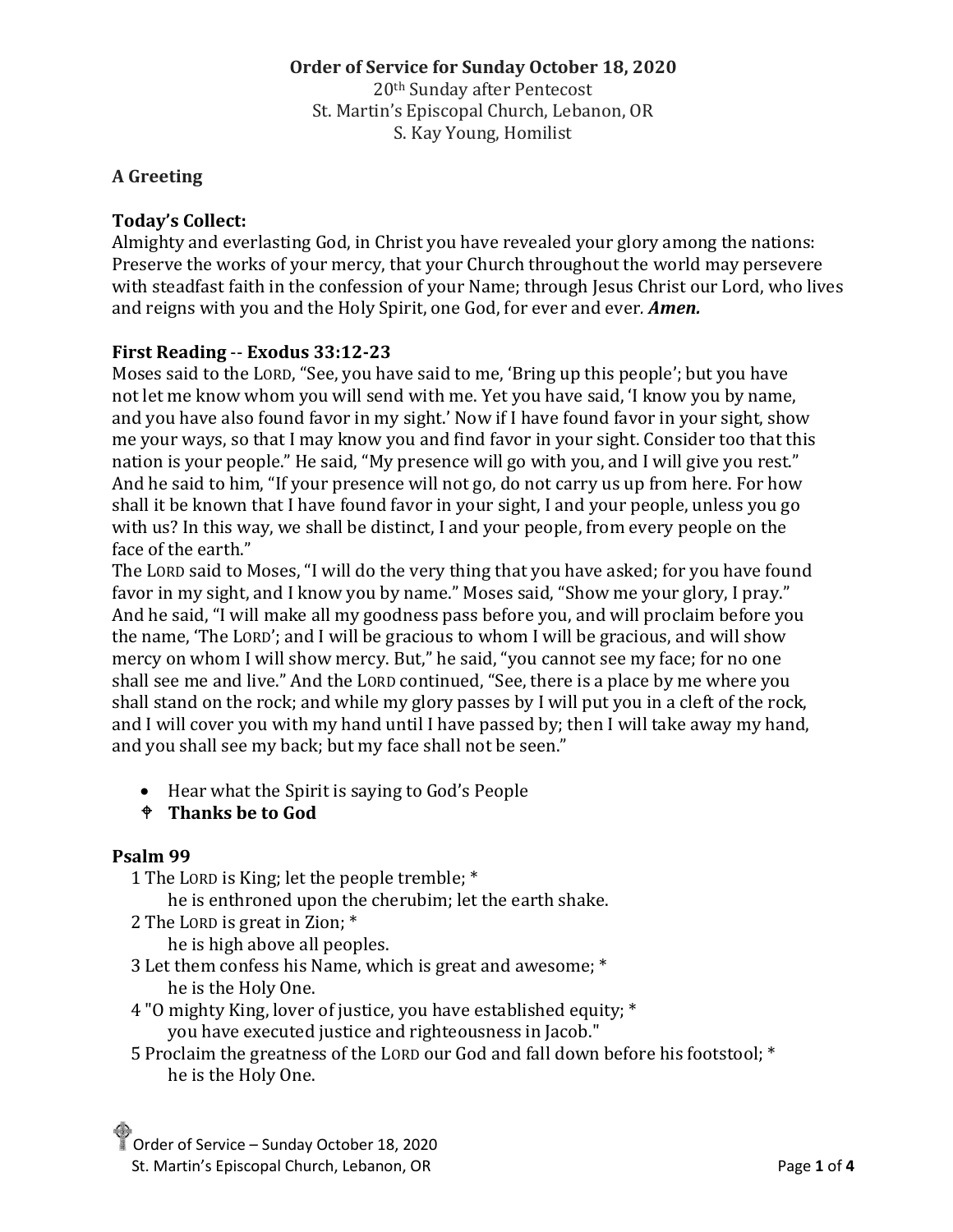- 6 Moses and Aaron among his priests, and Samuel among those who call upon his Name, \*
	- they called upon the LORD, and he answered them.
- 7 He spoke to them out of the pillar of cloud; \*
	- they kept his testimonies and the decree that he gave them.
- 8 O LORD our God, you answered them indeed; \*
- you were a God who forgave them, yet punished them for their evil deeds. 9 Proclaim the greatness of the LORD our God and worship him upon his holy hill; \* for the LORD our God is the Holy One

### **Second Lesson – 1 Thessalonians 1:1-10**

Paul, Silvanus, and Timothy, To the church of the Thessalonians in God the Father and the Lord Jesus Christ: Grace to you and peace.

We always give thanks to God for all of you and mention you in our prayers, constantly remembering before our God and Father your work of faith and labor of love and steadfastness of hope in our Lord Jesus Christ. For we know, brothers and sisters beloved by God, that he has chosen you, because our message of the gospel came to you not in word only, but also in power and in the Holy Spirit and with full conviction; just as you know what kind of persons we proved to be among you for your sake. And you became imitators of us and of the Lord, for in spite of persecution you received the word with joy inspired by the Holy Spirit, so that you became an example to all the believers in Macedonia and in Achaia. For the word of the Lord has sounded forth from you not only in Macedonia and Achaia, but in every place your faith in God has become known, so that we have no need to speak about it. For the people of those regions report about us what kind of welcome we had among you, and how you turned to God from idols, to serve a living and true God, and to wait for his Son from heaven, whom he raised from the dead-- Jesus, who rescues us from the wrath that is coming.

- Hear what the Spirit is saying to God's People
- **Thanks be to God**

#### **A Reading from the Gospel of Matthew 22:15-22**

The Pharisees went and plotted to entrap Jesus in what he said. So they sent their disciples to him, along with the Herodians, saying, "Teacher, we know that you are sincere, and teach the way of God in accordance with truth, and show deference to no one; for you do not regard people with partiality. Tell us, then, what you think. Is it lawful to pay taxes to the emperor, or not?" But Jesus, aware of their malice, said, "Why are you putting me to the test, you hypocrites? Show me the coin used for the tax." And they brought him a denarius. Then he said to them, "Whose head is this, and whose title?" They answered, "The emperor's." Then he said to them, "Give therefore to the emperor the things that are the emperor's, and to God the things that are God's." When they heard this, they were amazed; and they left him and went away.

- This is the Gospel of the Lord
- **Thanks be to God**

**Sermon** – "Render to God" – S. Kay Young –

Order of Service – Sunday October 18, 2020 St. Martin's Episcopal Church, Lebanon, OR **Page 2** of 4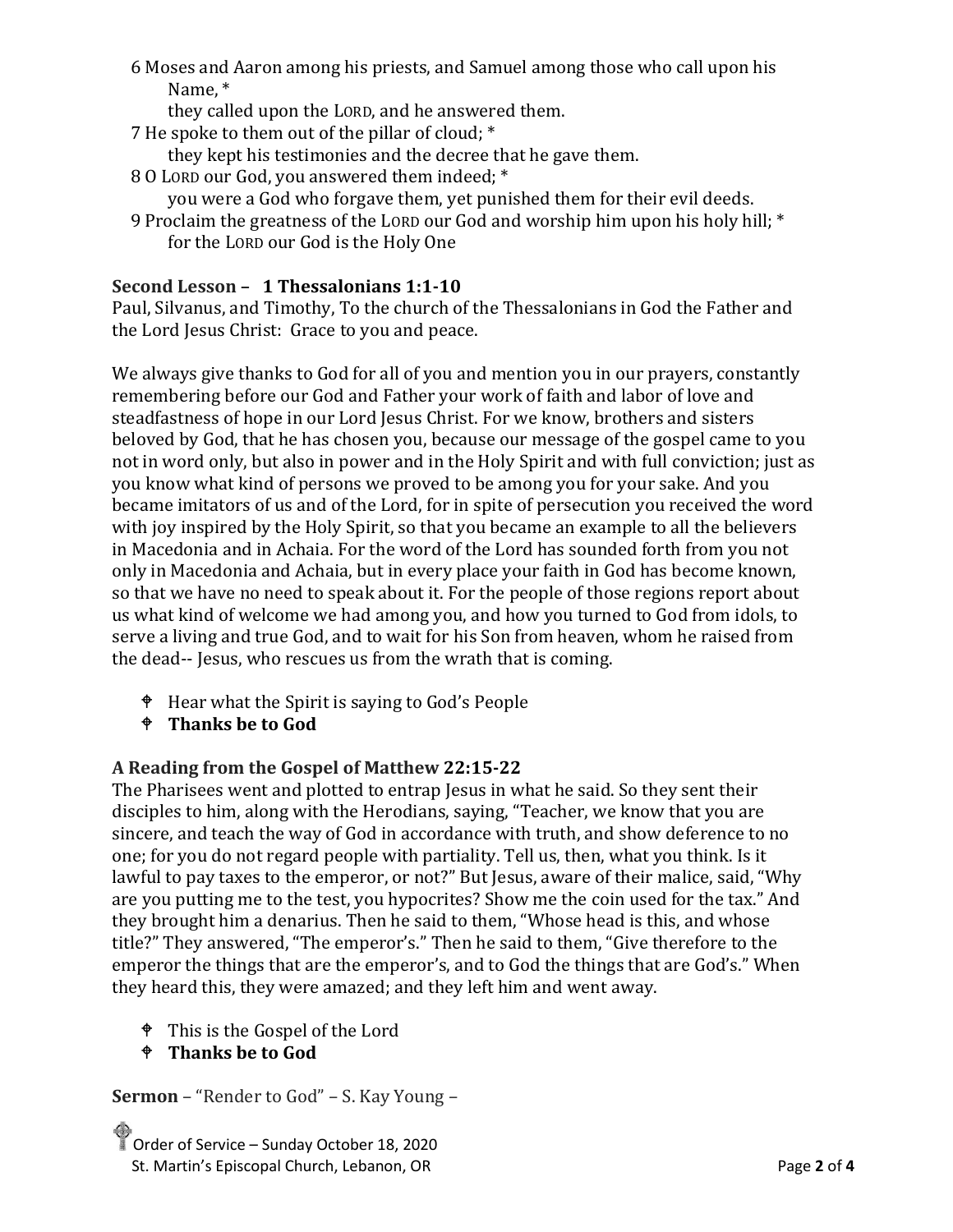Have you ever played who's got your nose with a baby? It works because until the age of 2 or so, the child doesn't realize that they are separate beings. They just can't. And as they learn this they get frustrated with your testing.

So it is with today's vignette. The Pharisees were powerful men in the Jewish hierarchy. They considered Jesus and his followers upstarts. Herodians followed the Roman rule. Strange friends! They send a minion to ask a question to Jesus. As Admiral Akbar says in Star Wars...IT'S A TRAP.

"Show me the coin used for this tax." Roman taxes had to be paid with Roman coin. It had a graven image of "Tiberius Caesar, August Son of the Divine Augustus" on one side and "Pontifex Maximus" (high priest) on the other. It was profane to even carry such a coin in the Temple.

He did not ask the Pharisaic disciple "whose image is manifest in you? Every Jew knew that they were made in the image of God. And every Jew knew that their every day was to begin with The Shema. "Hear, O Israel, the Lord our God, the Lord is one." In 13 Exodus, we hear that God's word is to be "as a sign on your hand and a memorial between your eyes that the law of the Lord be in your mouth."

They were amazed. They left.

What's in your wallet? What do you hold dear? What is solid to you? What is so true, so close to you that you need to be reminded of what's real?

So much divides us these days…

The danger of this plague, Politics, Fires. Storms, Our Jobs

But we must realize that these do not have our hearts. Just as Uncle Ken didn't have our nose. We belong to God, and the rest is backdrop. *Amen*

# **Prayers of the People: The Legacy of Leadership: A Gift for Generations to Come**

Give us, O God, leaders whose hearts are large enough to match the breadth of our own souls and give us souls strong enough to follow leaders of vision and wisdom.

- <sup> $\bullet$ </sup> Lord in your mercy
- ♦ Hear our Prayer

In seeking a leader, let us seek more than development of ourselves— though development we hope for, more than security for our own land— though security we need, more than satisfaction for our wants— though many things we desire.

- Lord in your mercy
- Hear our Prayer

Give us the hearts to choose the leader who will work with other leaders to bring safety to the whole world.

- Lord in your mercy
- Hear our Prayer